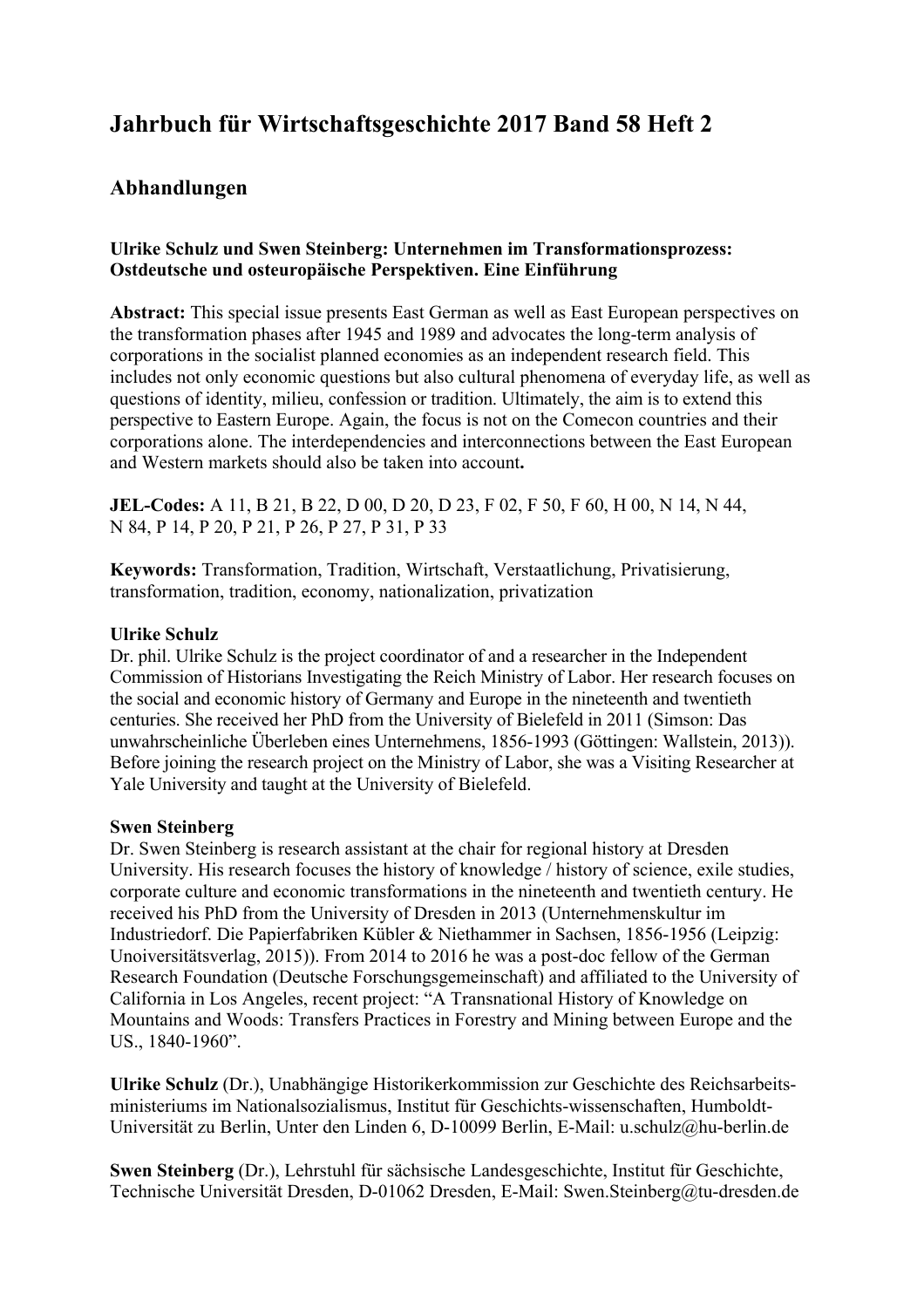#### **Ulrike Schulz und Thomas Welskopp: Wieviel kapitalistisches Unternehmen steckte in den Betrieben des real existierenden Sozialismus? Konzeptionelle Überlegungen und ein Fallbeispiel**

**Abstract:** The article offers a new perspective on the economic and business history of the German Democratic Republic (GDR). It argues that the historiographical emphasis on the "failure" of the East German planned economy should be replaced by an analysis of those factors which allowed the GDR economy to exist as long as it did and the effects they had on the system as a whole. To do so, the article first provides an overview of the structural conditions that characterized the East German economy and looks at the position and role of the publically-owned companies within the "Budgetverwaltungswirtschaft" (budget administration economy). To determine in which ways the East German companies functionally differed from capitalist ones, the article investigates in a second step the characteristics of capitalist economies, specifically the relevance awarded to companies and entrepreneurs as constitutive elements of the market. By distinguishing analytically the distribution of property rights bundles awarded to the different actors in the economy, the article provides a basis for comparing the functions of companies in capitalist and non-capitalist systems without assuming an essential difference between the two types of companies a priori. Finally, the article demonstrates the methodological insight gained from the comparative analysis by drawing on examples from the company Simson.

**JEL-Codes:** B 10, B 14, B 15, B 20, B 21, B 26, B 41, B 51, B 52, D 01, D 02, D 04, D 21, D 22, D 23, D 73, H 10, H 11, H 32, H 50

**Keywords:** Economic Thought, Theory of the Firm, Socialist Planning System, Transformation East Germany 1945, Economic History GDR, Transformation East Germany 1989

#### **Ulrike Schulz**

Dr. phil. Ulrike Schulz is the project coordinator of and a researcher in the Independent Commission of Historians Investigating the Reich Ministry of Labor. Her research focuses on the social and economic history of Germany and Europe in the nineteenth and twentieth centuries. She received her PhD from the University of Bielefeld in 2011 (Simson: Das unwahrscheinliche Überleben eines Unternehmens, 1856-1993 (Göttingen: Wallstein, 2013)). Before joining the research project on the Ministry of Labor, she was a Visiting Researcher at Yale University and taught at the University of Bielefeld.

#### **Thomas Welskopp**

is professor for the history of modern societies at Bielefeld University. 2008/2009 he was fellow at the Historisches Kolleg in Munich. 2003/2004 fellow at the Center for Advanced Study in the Behavioral Sciences, Stanford, CA. He is the author of: Das Banner der Brüderlichkeit. Die deutsche Sozialdemokratie vom Vormärz bis zum Sozialistengesetz (J.H.W. Dietz 2000) and Amerikas große Ernüchterung. Eine Kulturgeschichte der Prohibition (Schöningh 2010). Most recent book publication: Unternehmen Praxisgeschichte. Historische Perspektiven auf Kapitalismus, Arbeit und Klassengesellschaft (Mohr Siebeck 2014).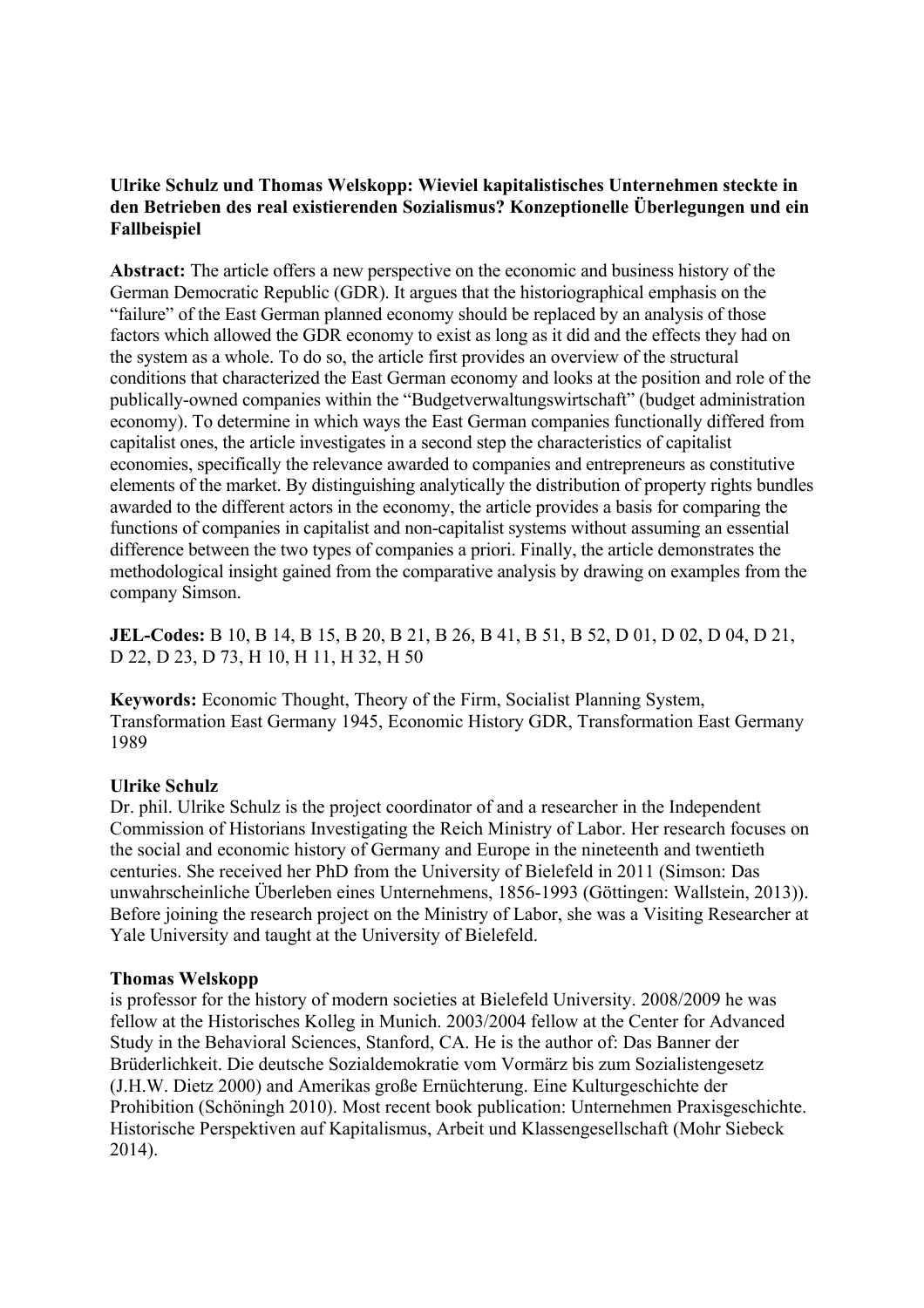**Ulrike Schulz** (Dr.), Unabhängige Historikerkommission zur Geschichte des Reichsarbeitsministeriums im Nationalsozialismus, Institut für Geschichts-wissenschaften, Humboldt-Universität zu Berlin, Unter den Linden 6, D-10099 Berlin, E-Mail: u.schulz@hu-berlin.de

**Thomas Welskopp**, (Prof. Dr.), Fakultät für Geschichtswissenschaft, Philosophie und Theologie, Arbeitsbereich Geschichte moderner Gesellschaften, Universität Bielefeld, D-33501 Bielefeld, E-Mail: thomas.welskopp@uni-bielefeld.de

## **Andrew I. Port: Rethinking Regime Stability: The Life Stories of "Loyal" East German Activists in the Early German Democratic Republic**

**Abstract:** In the early 1950s, East German officials at the storied Maxhütte steel mill in Thuringia collected short CVs or "life stories" (*Lebensläufe*) written by approximately 370 blue- and white-collar workers who had recently become Stakhanovite "activists". These documents, which all contain the same basic biographical information about the authors – from their socioeconomic background to their political activities – shed light on a group that has received little systematic scholarly attention, namely, ostensibly loyal and *ordinary* East Germans at the grass roots. Their early support of the SED state and its economic goals ensured the longer-term stability of a largely unloved regime. These valuable documents thus provide important clues for understanding the puzzling political and economic viability of the German Democratic Republic.

**JEL-Codes:** J 11, J 16, J 21, J 24, J 53, J 61**,** L 61**,** N 14, N 34, N 64, N 84, N 94**,** Y 10**,** Z 13

**Keywords:** labour history, labour relations, Stakhanovism, East Germany, ego documents

## **Andrew I. Port**

is Professor of History at Wayne State University and Editor-in-Chief of the journal *Central European History*. He is the author of *Conflict and Stability in the German Democratic Republic* (Cambridge University Press, 2007), which appeared in German translation as *Die rätselhafte Stabilität der DDR* (Ch. Links, 2010; Bundeszentrale für politische Bildung, 2010). He is also the co-editor, with Mary Fulbrook, of *Becoming East German: Socialist Structures and Sensibilities after Hitler* (Berghahn, 2013). Port is a recent recipient of the DAAD Prize for Distinguished Scholarship in German and European Studies, and was a Senior Fellow at the Freiburg Institute of Advanced Studies (FRIAS). His current project looks at German reactions to post-Holocaust genocide in other countries.

**Andrew I. Port** (Prof. Dr.), Wayne State University, College of Liberal Arts & Sciences, 3094 FAB, 656 W. Kirby, Detroit, MI 48202, USA, E-Mail: ar6647@wayne.edu

## **Eszter Bartha: Transforming Labour: From the Workers' State to the Post-Socialist Re-Organization of Industry and Workplace Communities. Carl Zeiss Jena (East Germany) and Rába in Győr (Hungary)**

**Abstract:** The article seeks to place the workers' road from socialism to capitalism in East Germany and Hungary in a historical context. It offers an overview of the most important elements of the party's policy towards labour in the two countries under the Honecker and the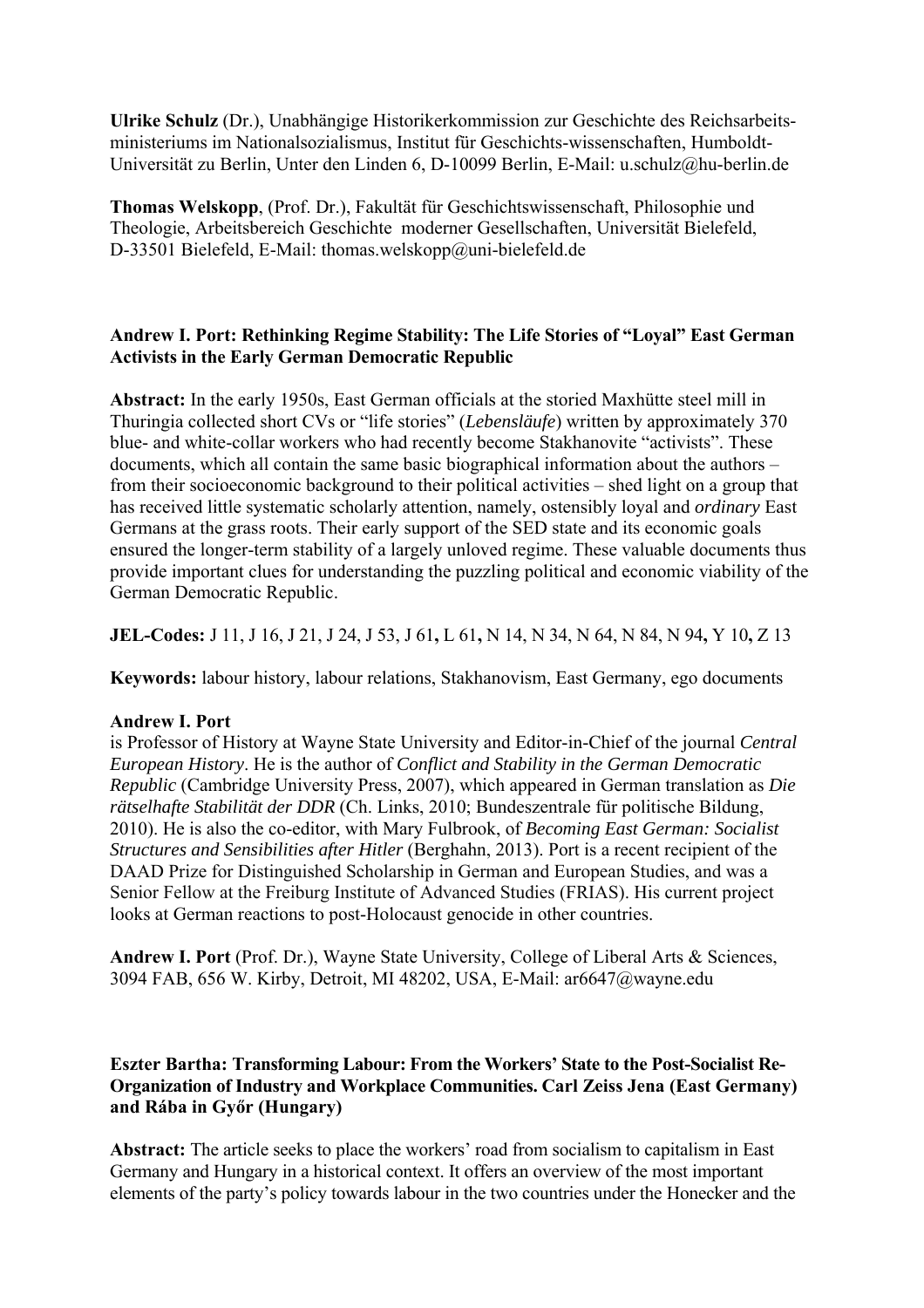Kádár regime respectively. It examines the highly paternalistic role of the factory as a life-long employer and provider of workers' needs for the large industrial working class which the regime considered to be its main social basis. Given that the thesis of the working class as the ruling class was central to the legitimating ideology of the state socialist regimes, dissident intellectuals challenging this thesis were effectively marginalized or forced into exile. After the change of regimes, the "working class" again became an ideological term associated with the discredited and fallen regime. The article analyses the changes within the life-world of East German and Hungarian workers in the light of life-history interviews. It argues that in Hungary, the social and material decline of the workers – alongside the loss of the symbolic capital of the working class – reinforced ethno-centric, nationalistic narratives, which juxtaposed "globalization" and "national capitalism", the latter supposedly protecting citizens from the exploitation by global capital. In the light of the sad reports of falling standards of living and impoverishment, the Kádár regime received an ambiguous, often nostalgic evaluation. While the East Germans were also critical of the new, capitalist society (unemployment, intensified competition for jobs, the disintegration of the old, work-based communities), they gave more credit to the post-socialist democratic institutions. They were more willing to reconcile the old socialist values which they had appreciated in the GDR with a modern left-wing critique than their Hungarian counterparts, for whom nationalism seemed to offer the only means to express social criticism.

**JEL-Codes:** A 14, J 81, J 82, N 34, O 17

**Keywords:** workers, East Germany, Hungary, enterprise transformation, life-histories, memory of socialism

#### **Eszter Bartha**

Dr. habil. Eszter Bartha is Associate Professor at Eötvös Loránd University (ELTE) of Budapest, Hungary (Department of East European Studies). She holds a PhD in History (Central European University, Budapest) and a PhD in Sociology (Eötvös Loránd University of Sciences, Budapest). Her main research field is the post-war social history of Eastern Europe, with an emphasis on labour history. She has written extensively on the state socialist era and the working class including her book Alienating Labour: Workers on the Road from Socialism to Capitalism in East Germany and Hungary (2013) published by Berghahn. Her current research focuses on the industrial workers of multinational companies in Germany and Hungary.

**Eszter Bartha** (Dr. habil.), Eötvös Loránd University (ELTE) of Budapest, Department of East European Studies, Sopron, 9400, Hátsókapu u. 3, Hungary, E-Mail: barthaeszter@hotmail.com

#### **Verena Wasmuth: Das verstaatlichte Glasgewerbe der Tschechoslowakei: Systemdefizite als Chancengeber für Qualitätssicherung und Innovationsfähigkeit**

**Abstract:** Following the political and territorial events of 1918, 1945, and 1989, the Czechoslovak glass industry was facing similar adversities in the search for new markets. The cooperation between industry, trade, and professional designers proved a successful way out of the crisis. A closer look at the players involved in the economic transformation reveals that the diversified promotion of design ensured the long-term survival of the manufacture and finishing of glass in the Czech Republic, and thus the traditional reputation of the industry as a whole.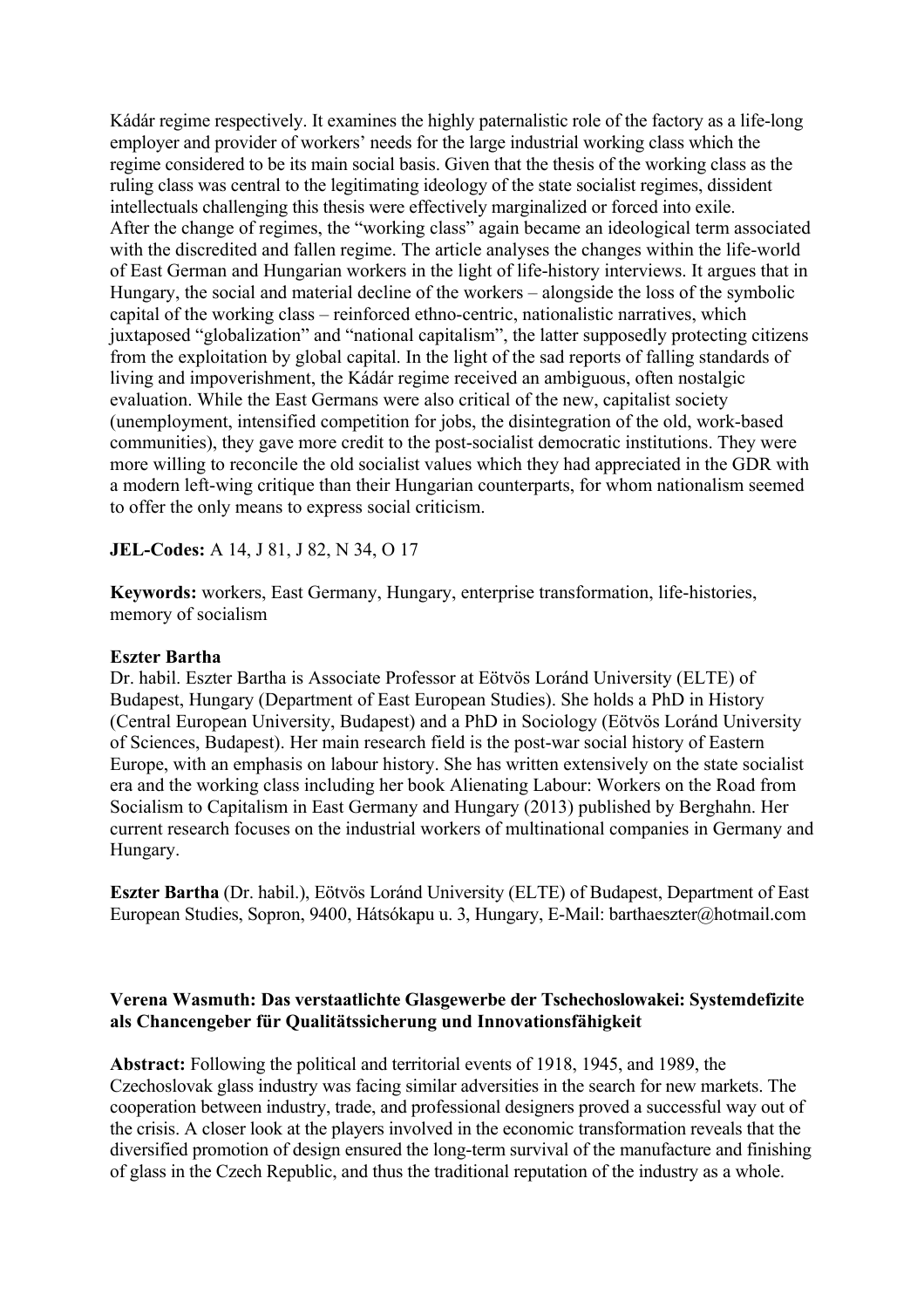#### **JEL-Codes:** A 14, P 21, N 34, Z 11

**Keywords:** Glasindustrie, Planwirtschaft, industrielle Formgestaltung, Nationalunternehmen, institutionelle Designförderung, Glass industry, planned economy, industrial design, nationalized companies, institutional design promotion

#### **Verena Wasmuth**

hat Kunstgeschichte und Klassische Archäologie an der Westfälischen Wilhelms-Universität Münster studiert sowie den Master-Studiengang History of the Print am University College London in Kooperation mit dem British Museum absolviert. Sie arbeitet als freie Kuratorin und konservatorische Beraterin für Stiftungen und Museen und forscht über Glas des 20. Jahrhunderts. 2014 wurde sie mit einer Monographie über Glasgestaltung in der ČSSR an der Humboldt-Universität zu Berlin promoviert. Aktuell unterstützt sie als wissenschaftliche Mitarbeiterin das Potsdam Museum - Forum für Kunst und Geschichte bei einer Ausstellung über Glas des Barock aus brandenburgisch-preußischer Produktion. Sie ist Mitglied der Gesellschaft für Designgeschichte e.V., im wissenschaftlichen Kuratorium der Steinberg Foundation und engagiert sich redaktionell im Netzwerk glasspool e.V.

**Verena Wasmuth** (Dr.), Schwedter Str. 34b, D-10435 Berlin, E-Mail: verenawasmuth@web.de

## **Pavel Szobi: Lizenz- und Gestattungsproduktion westdeutscher Unternehmen in der ČSSR und der DDR**

**Abstract:** The article deals with economic relations between the Federal Republic of Germany, German Democratic Republic and Czechoslovakia during the Cold War. Using the example of licensed production, its aim is to illustrate that in spite of ideological boundaries, business relations between West and East flourished in the period of the 1970s and 1980s. The author characterizes institutional conditions for this cooperation, names individual cooperation attempts, and uses the example of the well-known German brand Nivea as a symbol of the West and an example of a successful cooperation. The article reveals the intensive activities of West German companies and their investments in the GDR and Czechoslovakia long before 1989 and shows the potential of analyzing the German-German and the European transformation after 1989 more under the perspective of continuities and discontinuities.

**JEL-Codes:** N 34, N 44, N 64, N 74, N 84, O 14, O 31, O 33, P 33, P 36

**Keywords:** Tschechoslowakei, Deutsche Demokratische Republik, Lizenzproduktion, Gestattungsproduktion, Kosmetikindustrie, Czechoslovakia, German Democratic Republic, licensed production, authorized production, cosmetics industry, Beiersdorf

## **Pavel Szobi**

(1983) holds an MA and Ph.D. in History from the Charles University in Prague and works as research associate in the PanEur1970s Project at the European University Institute in Florence. He specializes in history of Czechoslovakia after 1945 and history of Eastern Bloc.

**Pavel Szobi** (Dr.), European University Institute, Department of History and Civilization, Via Bolognese 156, 50139 Florence, Italy, E-Mail: pavel.szobi@eui.eu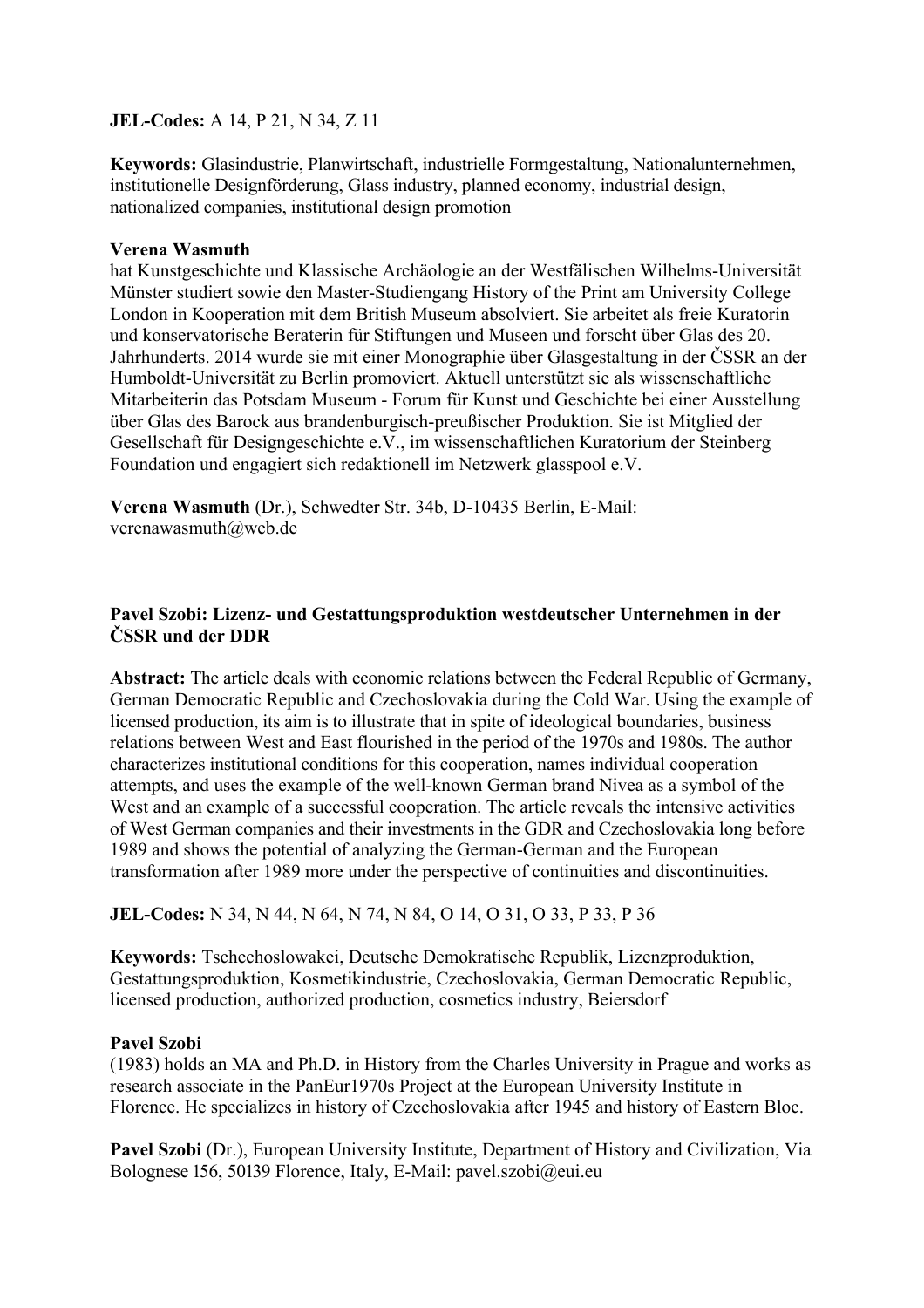## **Marcus Böick: Eine Behörde als simuliertes Unternehmen. Die Treuhandanstalt in der Unschärferelation zwischen Transformationspolitik, Wirtschaftsumbau und Umbruchsgesellschaft**

**Abstract:** After the fall of socialism in East Germany, a special organization known as the "Treuhandanstalt" organized the crisis-ridden transformation of about 8,000 formerly stateowned corporations from the planned to the market economy. Most of the time, this organization operated under much criticism and pressure from outside, but internal operations were also characterized by conflicts about "corporate identity". While some saw the "Treuhand" as a politically dependent state bureaucracy, others regarded it as an autonomous corporation. This article examines this conflict zone between internal as well as external perceptions of the "nature" of the Treuhandanstalt. It concludes that this was a state organization, set up in exceptional times, as an administration simulating a corporation.

**JEL-Codes:** B 15, B 52, H 80, L 33, N 44, N 64, P 26, P 31, Z 10

**Keywords:** reunification, transformation, privatization, economy, administration, corporation, managers, post-socialism

#### **Marcus Böick**

ist seit 2014 wissenschaftlicher Mitarbeiter an der Professur für Zeitgeschichte der Ruhr-Universität Bochum. Nach dem Studium der Geschichte, Politikwissenschaft, Soziologie und Sozialpsychologie wurde er im Jahr 2016 mit einer unter anderem von der Bundesstiftung zur Aufarbeitung der SED-Diktatur geförderten Doktorarbeit zur Geschichte der Treuhandanstalt und ihres Personals promoviert. Bisherige Veröffentlichungen u.a. zur DDR-Geschichte, zur Geschichte der "Bonner" und "Berliner" Republik, zu zeitgeschichtlichen Theorien und Methoden sowie zum Zusammenhang von Wirtschafts- und Kulturgeschichte.

**Marcus Böick**, Ruhr-Universität Bochum, Fakultät für Geschichtswissenschaft, Historisches Institut, Professur für Zeitgeschichte, Universitätsstraße 150, D-44780 Bochum, E-Mail: marcus.boeick@rub.de

#### **Veit Damm: "Keine Wende"? Finanzhilfen für ostdeutsche Betriebe und Kontinuitäten**  der Subventions- und Strukturpolitik in der "Ära Kohl" nach 1989

**Abstract:** This article examines financial aid for companies and the guidelines of subsidy policy in East Germany after 1989 in the context of German structural policy in the "Helmut Kohl era" (1982-1998). It comes to the conclusion that – after a short period of fast structural change in East Germany – efforts increased to rescue existing businesses and industrial sites, as well as the jobs they provided after the end of 1992, primarily through the initiative of regional actors. Financial aid for companies – particularly for funding industrial investments in modernisation and new plants – played a key role in the rescuing and restructuring process. At the same time, structural policy gradually converged with the patterns that had been formed during the political management of structural change in the "former" Federal Republic. Only the short period of the post-reunification years 1991 and 1992 was characterised by the steering of structural change and the redefinition of East German industry by the markets as well as by a renunciation of subsidies for the preservation of existing jobs.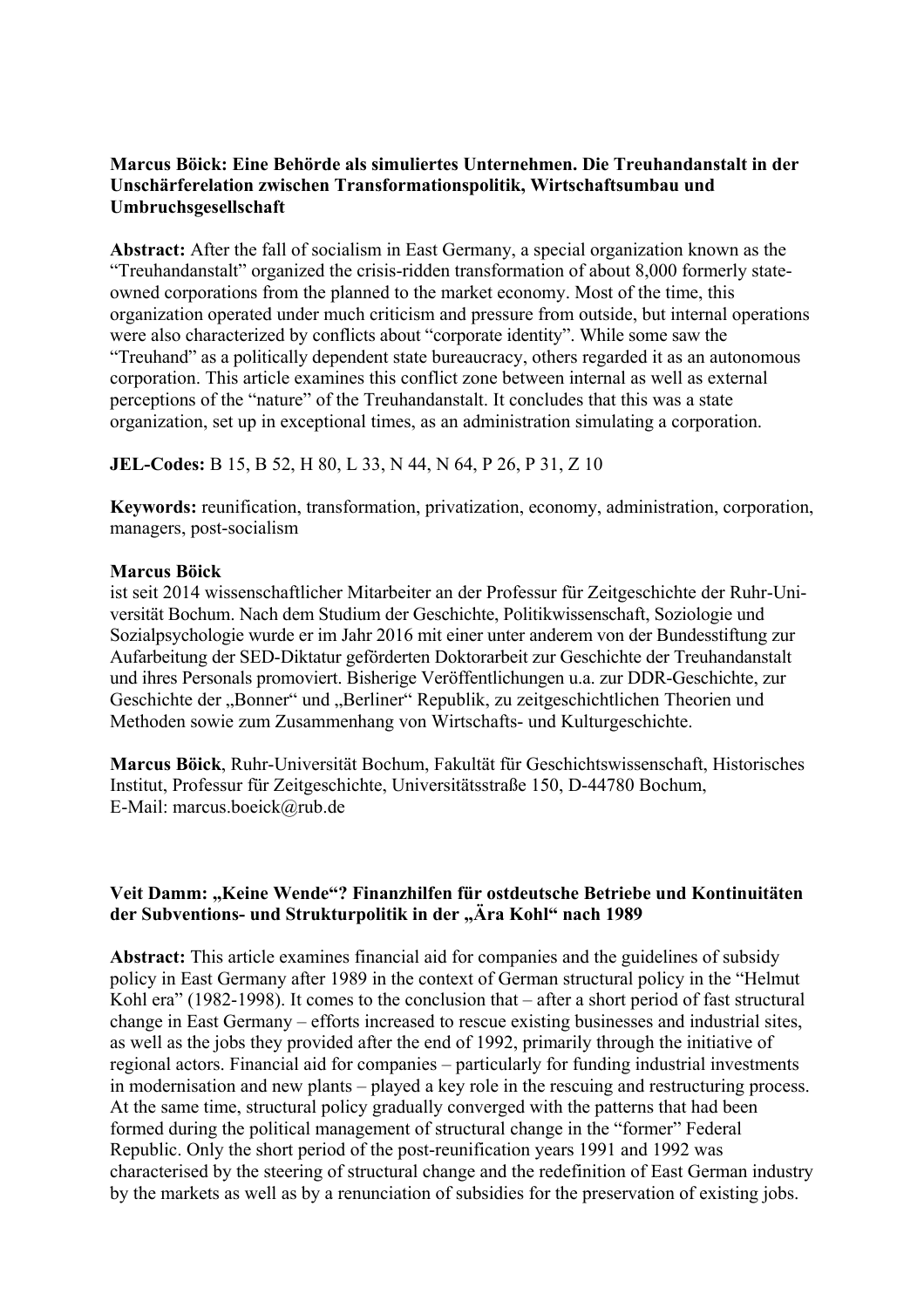The temporary retreat of the state from structural policy was partly a result of the experience of the 1980s, when structural policy was criticized for slowing down German economic growth and impeding structural change.

**JEL-Codes:** L 52, N 64, P 2

**Keywords:** Transformation 1989, Strukturpolitik, Subventionspolitik, Geschichte der Bundesrepublik Deutschland seit 1982; transformation 1989, structural policy, subsidy policy, history of the Federal Republic of Germany since 1982

#### **Veit Damm**

Dr. Veit Damm, wissenschaftlicher Mitarbeiter am Historischen Institut der Universität des Saarlandes, forscht zum Thema: Subventionspolitik in der Bundesrepublik Deutschland und in Westeuropa in einem Projekt der Fritz Thyssen Stiftung; veröffentlichte u.a.: Stahlunternehmen und ihre Standorte in den Transformationsprozessen der "langen" 1970er Jahre (1967-1984), in: Hémecht. Zeitschrift für Luxemburger Geschichte 64 (2012), S. 99-111; Ostdeutsche Unternehmen im Transformationsprozess 1935 bis 1995, in: ZUG 56, 2011, S. 187-205 (gemeinsam mit U. Schulz/S. Steinberg/S. Wölfel); Selbstrepräsentation und Imagebildung. Jubiläumsinszenierungen deutscher Banken und Versicherungen im 19. und frühen 20. Jahrhundert, Leipzig 2007.

**Veit Damm** (Dr.), Abteilung Wirtschafts- und Sozialgeschichte, Universität des Saarlandes, Historisches Institut, Postfach 151150, D-66041 Saarbrücken, E-Mail: v.damm@mx.uni-saarland.de

## **Forschungs- und Literaturberichte**

## **Ralf Martin König: Zwischen Ausbeutung, Förderung und Reglementierung: Textile Kriegsheimarbeit in Deutschland 1914 bis 1918**

*(Anmerkung: Ralf Martin König (M.A.) verstarb im März 2017. Die Redaktion dankt den Mitarbeitern des Instituts für Geschichte an der TU Darmstadt für die Mithilfe zur Veröffentlichung des Beitrags.)* 

**Abstract:** This essay intends to provide an introduction into an interesting aspect of the German war economy of the First World War not previously examined in detail: home-based outwork for the production of military supplies. In particular, this type of home-based outwork enjoyed great popularity amongst women with no previous experience of this form of work, such as soldiers' wives and war widows. They were supported by various charitable welfare societies and women's organizations which campaigned for public welfare during the war. Their efforts included the establishment of sewing rooms in which military home-based outwork was provided as emergency work. Orders were supplied by the military procurement bodies of the German Reich. Although many potential workers were thus withheld from the armaments industry, the development was not seen as a problem by the military administration. However, it did react critically to the many cases in which particularly female home workers were duped by firms when picking up their work. Especially in the area around Berlin, the military authorities intervened vigorously to enforce standard wages for the home workers sewing military uniforms.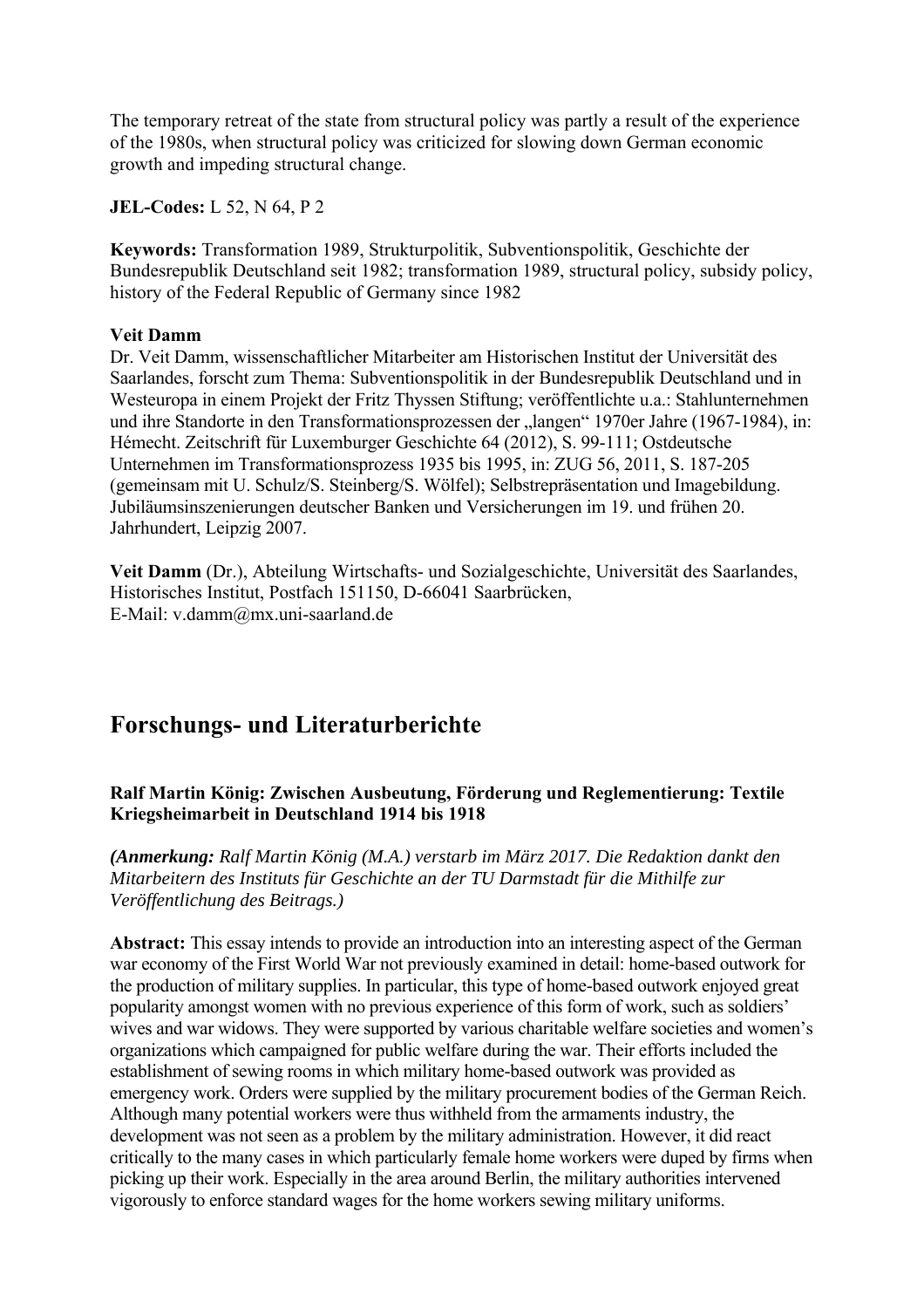Nevertheless, the year 1916 marks a turning point: This benevolent stance on home-based outwork changed under the pressure of new employment priorities. New contract regulations made military home-based outwork difficult for unskilled male and female workers to access. These were in theory then available to work in the armaments industry and in agriculture, areas both struggling to meet labour demands. Moreover, the changes led to an organizational separation between sandbag sewing and other home-based outwork involved in producing textiles for the military. In the case of sandbag sewing, a separate war committee was responsible for the planned distribution of sandbag orders throughout the whole Reich.

**JEL-Codes:** N 34, N 44, N 64, I 3

**Keywords:** Heimarbeit, Kriegerfrauen, Sozialpolitik, Kriegswirtschaft, Home-based outwork, soldiers' wives, welfare policy, war economy

#### **Ralf Martin König**

geboren Schumacher, 1987 in Neustadt an der Weinstraße, schloss 2013 sein Magisterstudium der Mittleren, Neueren und Neuesten Geschichte und der Germanistik an der Johannes Gutenberg-Universität Mainz ab. Von 2014 bis zu seinem Tod 2017 war er Wissenschaftlicher Mitarbeiter an der Technischen Universität Darmstadt im DFG-Projekt "Politische Korruption: Praktiken der Begünstigung und öffentliche Debatten in Deutschland und Frankreich (19. bis 20. Jahrhundert)". In seiner Dissertation beschäftigte er sich mit dem Umgang der deutschen Militärverwaltung und Öffentlichkeit mit umstrittenen Geschäftspraktiken von Heereslieferanten zwischen 1914 und 1921.

Jahrbuch für Wirtschaftsgeschichte – Redaktion, Ruhr-Universität Bochum, Historisches Institut, Lehrstuhl für Wirtschafts- und Unternehmensgeschichte, D-44780 Bochum, E-Mail: redaktion-jwg@rub.de

#### **Harald Wixforth: Das Universalbanksystem – Ein Erfolgsmodell auf den Finanzmärkten?**

**Abstract:** The recent debate on the structure of financial systems created harsh criticism of the business policy of the great universal banks. Economists as well as prominent experts in banking demanded a strict control of their business or even their liquidation. On the other hand, the banks themselves, together with representatives of economic interest groups, defended the status quo. Their argument is that the universal banking systems created great benefits for the economy in several central European countries during the last 150 years. Historical evidence, however, reveals that this is not true. Universal banks were not an instrument to stabilize economies in times of crises. On the contrary, crises were aggravated by their business policy on several occasions. In sum, historical analysis shows that the actual business operations and influence of universal banks in modern economies have to be scrutinized closely.

**JEL-Codes:** G 00, G 01, G 10, G 18, G 20, G 21, N 24

**Keywords:** banking, relations to banking industry, financing, industrial performance and business strategies, economic and financial crisis, banking crisis 1931